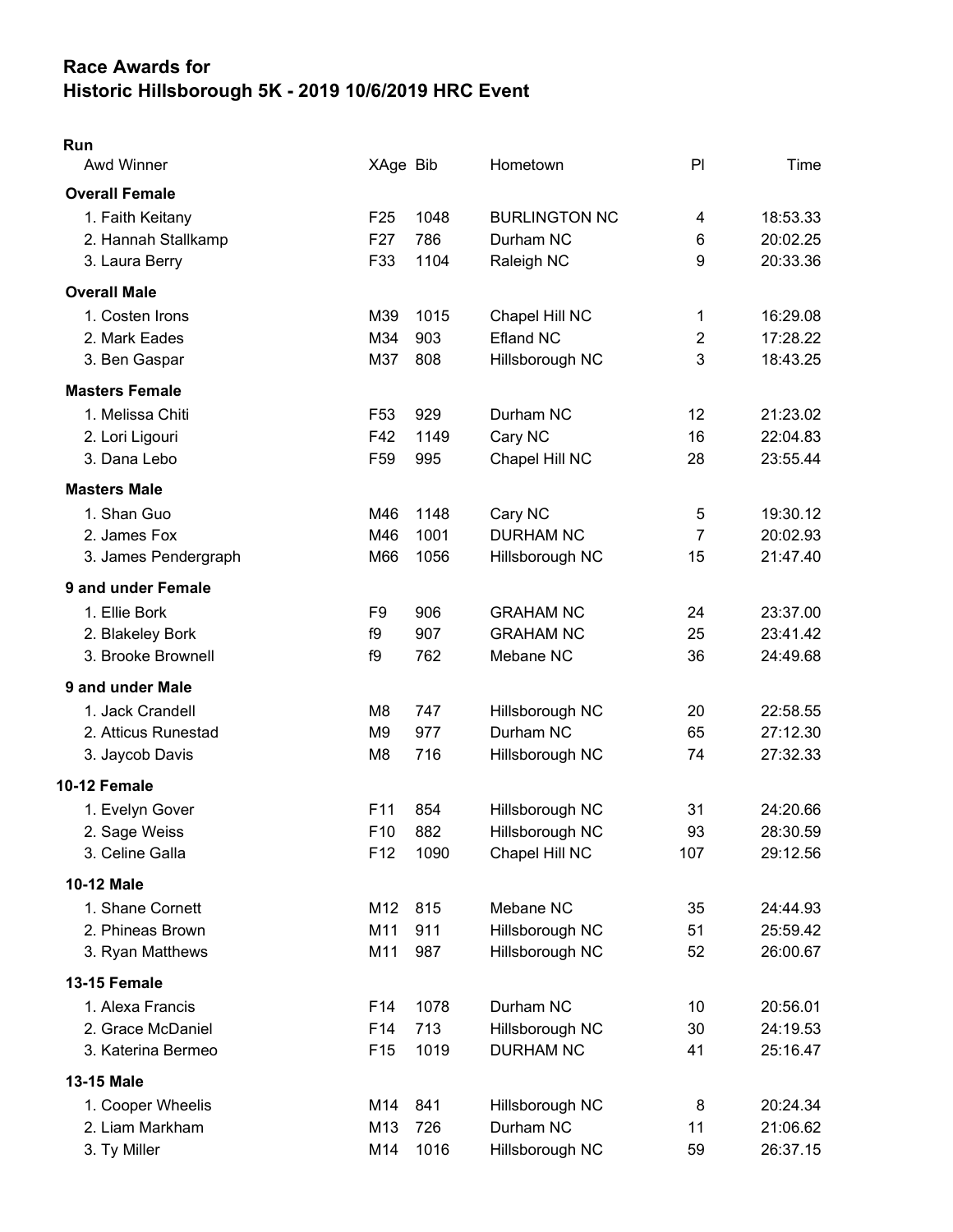| 16-19 Female                            |                 |      |                  |     |          |
|-----------------------------------------|-----------------|------|------------------|-----|----------|
| 1. Hanna Tischer                        | F <sub>19</sub> | 816  | Davidson NC      | 19  | 22:42.45 |
| 2. Kathryn Obenshain                    | F19             | 197  | Hillsborough NC  | 63  | 26:57.37 |
| 3. Abby Goldman                         | F16             | 848  | Chapel Hill NC   | 152 | 32:06.79 |
| <b>16-19 Male</b>                       |                 |      |                  |     |          |
| 1. Zach Hibbard                         | M18             | 719  | Chapel Hill NC   | 29  | 24:13.50 |
| 2. mason newcomer                       | M17             | 1029 | Mebane NC        | 48  | 25:47.38 |
| 3. Owen Gromyko                         | M16             | 790  | Hillsborough NC  | 58  | 26:36.20 |
| 20-24 Female                            |                 |      |                  |     |          |
| 1. Hannah McClellan                     | F21             | 1070 | Moyock NC        | 126 | 30:35.27 |
| 2. Sarah Dobbs                          | F <sub>20</sub> | 717  | Hillsborough NC  | 183 | 33:42.34 |
| 3. Katie Ray                            | F <sub>23</sub> | 905  | <b>GRAHAM NC</b> | 228 | 36:39.66 |
| 20-24 Male                              |                 |      |                  |     |          |
| 1. Unassigned - No Eligible Registrants |                 |      |                  |     |          |
| 2. Unassigned - No Eligible Registrants |                 |      |                  |     |          |
| 3. Unassigned - No Eligible Registrants |                 |      |                  |     |          |
| 25-29 Female                            |                 |      |                  |     |          |
| 1. Kelly Hambrick                       | F <sub>28</sub> | 837  | Hillsborough NC  | 68  | 27:15.81 |
| 2. Savanah Mullen                       | F <sub>26</sub> | 966  | Hillsborough NC  | 71  | 27:26.24 |
| 3. Leah Jarvis                          | F <sub>29</sub> | 229  | Hillsborough NC  | 116 | 30:00.48 |
| 25-29 Male                              |                 |      |                  |     |          |
| 1. Brian Hambrick                       | M29             | 838  | Hillsborough NC  | 21  | 23:03.95 |
| 2. Daniel Quintin                       | M25             | 960  | <b>DURHAM NC</b> | 22  | 23:04.77 |
| 3. Stephan Wittwer                      | M28             | 796  |                  | 49  | 25:49.83 |
| <b>30-34 Female</b>                     |                 |      |                  |     |          |
| 1. Karina Aguilar                       | F30             | 976  | Chapel Hill NC   | 45  | 25:40.48 |
| 2. Christine Byrne                      | F31             | 736  | Carrboro NC      | 54  | 26:23.06 |
| 3. Casey Dukes                          | F32             | 956  | Hillsborough NC  | 75  | 27:36.35 |
| 30-34 Male                              |                 |      |                  |     |          |
| 1. Francisco Cuaraque                   | M33             | 982  | Chapel Hill NC   | 13  | 21:36.13 |
| 2. Kyle Ashe                            | M31             | 826  | Hillsborough NC  | 14  | 21:46.34 |
| 3. Cameron Leyva                        | M30             | 1079 | Durham NC        | 18  | 22:22.98 |
| <b>35-39 Female</b>                     |                 |      |                  |     |          |
| 1. Janice Smith                         | F35             | 889  | Hillsborough NC  | 23  | 23:06.60 |
| 2. Alicia Waymack                       | F38             | 885  | Hillsborough NC  | 26  | 23:52.99 |
| 3. Katherine Leib                       | F37             | 1049 | Hillsborough NC  | 33  | 24:36.07 |
| 35-39 Male                              |                 |      |                  |     |          |
| 1. Bret Runestad                        | m39             | 978  | Durham NC        | 67  | 27:12.98 |
| 2. Haywood Rhodes                       | M39             | 909  | Hillsborough NC  | 88  | 28:23.19 |
| 3. Joshua Eaton                         | M36             | 833  | Hillsborough NC  | 123 | 30:23.92 |
| 40-44 Female                            |                 |      |                  |     |          |
| 1. Sherri Nevius                        | F43             | 924  | <b>DURHAM NC</b> | 32  | 24:24.19 |
| 2. Mary Holmes                          | F40             | 1088 | Carrboro NC      | 60  | 26:37.17 |
| 3. Kelly Doherty                        | F43             | 202  | Hillsborough NC  | 69  | 27:16.75 |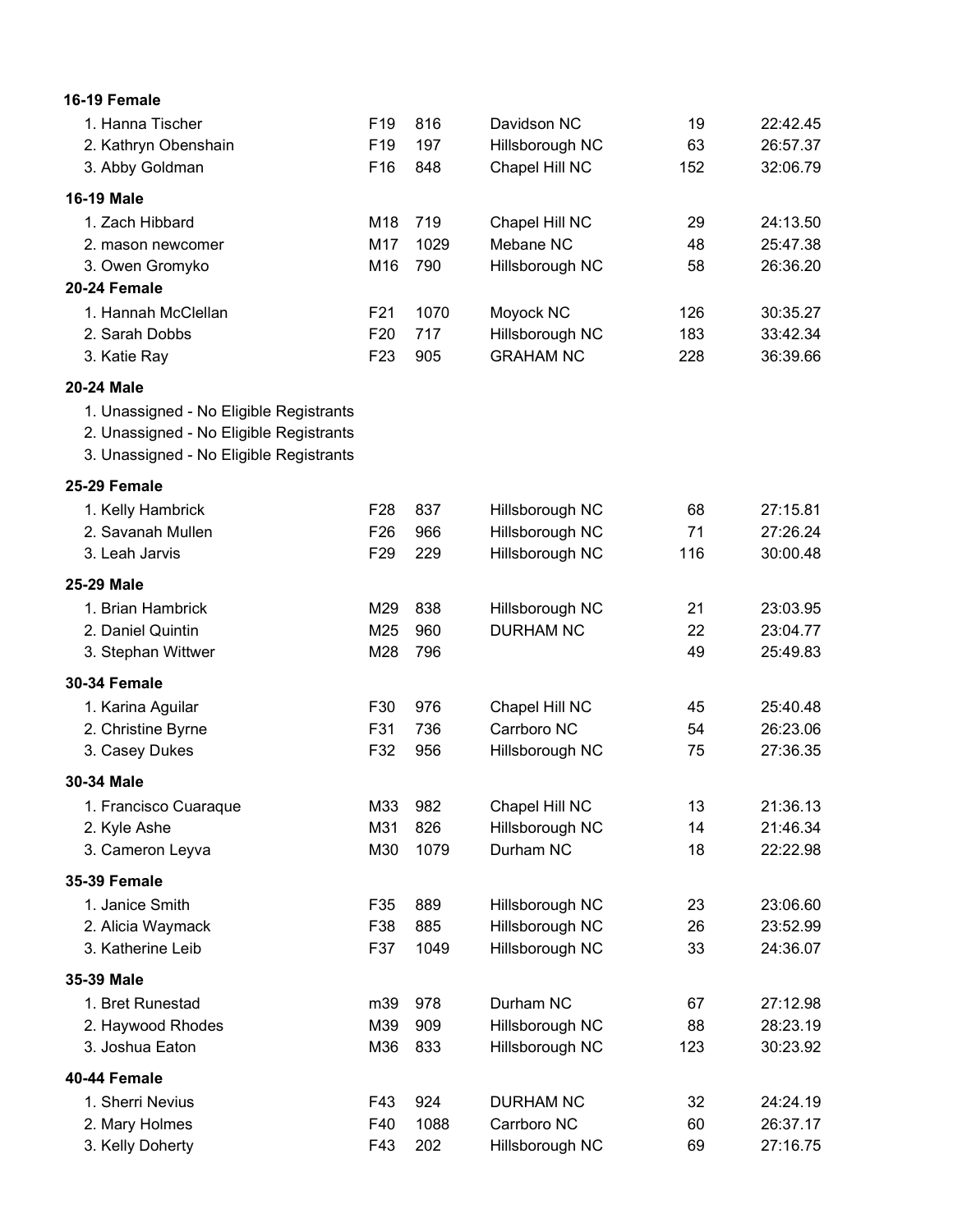| 40-44 Male              |                 |      |                  |     |          |
|-------------------------|-----------------|------|------------------|-----|----------|
| 1. James Markham        | M43             | 1105 | Durham NC        | 17  | 22:08.77 |
| 2. Matt Holtry          | M41             | 1071 | Carrboro NC      | 27  | 23:54.39 |
| 3. Nick Sehn            | M40             | 728  | Hillsborough NC  | 34  | 24:37.68 |
| 45-49 Female            |                 |      |                  |     |          |
| 1. Tina Porter          | F45             | 764  | <b>DURHAM NC</b> | 117 | 30:03.32 |
| 2. amy vota             | F45             | 1073 | Chapel Hill NC   | 125 | 30:27.63 |
| 3. Heather Hofbauer     | F45             | 859  | Mebane NC        | 139 | 31:36.06 |
| 45-49 Male              |                 |      |                  |     |          |
| 1. Steven Rattanavong   | M48             | 1011 | Hillsborough NC  | 40  | 25:09.00 |
| 2. Jeff Gromyko         | M46             | 792  | Hillsborough NC  | 106 | 29:08.43 |
| 3. Brandon Bergenroth   | M48             | 959  | Hillsborough NC  | 133 | 31:03.49 |
| 50-54 Female            |                 |      |                  |     |          |
| 1. Ashley Bell          | F <sub>51</sub> | 866  | Hillsborough NC  | 114 | 29:45.68 |
| 2. Nancy Lynne Anderson | F <sub>50</sub> | 875  | Hillsborough NC  | 115 | 29:59.69 |
| 3. Lisa Turchin         | F51             | 1107 | Chapel Hill NC   | 157 | 32:19.24 |
| 50-54 Male              |                 |      |                  |     |          |
| 1. Donald Von Hagen     | M <sub>53</sub> | 943  | Hillsborough NC  | 44  | 25:35.10 |
| 2. tom stinchcombe      | m <sub>50</sub> | 763  | Hillsborough NC  | 55  | 26:30.19 |
| 3. David Brooks         | M51             | 772  | Hurdle Mills NC  | 76  | 27:36.57 |
| 55-59 Female            |                 |      |                  |     |          |
| 1. Barbara Clendinning  | F <sub>59</sub> | 813  | Chapel Hill NC   | 109 | 29:20.05 |
| 2. Jeanne Murray        | F <sub>57</sub> | 1085 | <b>DURHAM NC</b> | 167 | 32:57.23 |
| 3. Marcy Tucker         | F <sub>56</sub> | 1083 | <b>DURHAM NC</b> | 168 | 32:57.83 |
| 55-59 Male              |                 |      |                  |     |          |
| 1. Tom Porter           | M <sub>58</sub> | 947  | Hillsborough NC  | 64  | 26:59.54 |
| 2. Jesse Braden         | M55             | 733  | Hillsborough NC  | 91  | 28:29.39 |
| 3. Peter Gollmar        | M57             | 820  | Hillsborough NC  | 127 | 30:39.85 |
| 60-64 Female            |                 |      |                  |     |          |
| 1. Sally Van Wert       | F61             | 971  | Chapel Hill NC   | 136 | 31:13.85 |
| 2. Brenda McGhee        | F63             | 842  | Mebane NC        | 172 | 33:10.75 |
| 3. Michele Ware         | F64             | 783  | Chapel Hill NC   | 198 | 34:36.77 |
| 60-64 Male              |                 |      |                  |     |          |
| 1. Jim Manwaring        | M64             | 858  | Hurdle Mills NC  | 50  | 25:55.09 |
| 2. Mark Clendinning     | M60             | 814  | Chapel Hill NC   | 81  | 27:56.87 |
| 3. Richard Ashe         | M64             | 824  | Hillsborough NC  | 95  | 28:35.51 |
| 65-69 Female            |                 |      |                  |     |          |
| 1. Krista Ashe          | F67             | 825  | Hillsborough NC  | 122 | 30:17.26 |
| 2. Judy Miller          | F67             | 877  | Hillsborough NC  | 235 | 37:25.82 |
| 3. Cindy Engle          | F69             | 383  | Durham NC        | 239 | 37:44.18 |
| 65-69 Male              |                 |      |                  |     |          |
| 1. Brandon Rice         | M65             | 828  | <b>Efland NC</b> | 94  | 28:31.55 |
| 2. DIRK Sprenger        | M68             | 766  | Hillsborough NC  | 189 | 34:26.13 |
| 3. Monty Bryant         | M66             | 809  | Chapel Hill NC   | 213 | 35:18.99 |